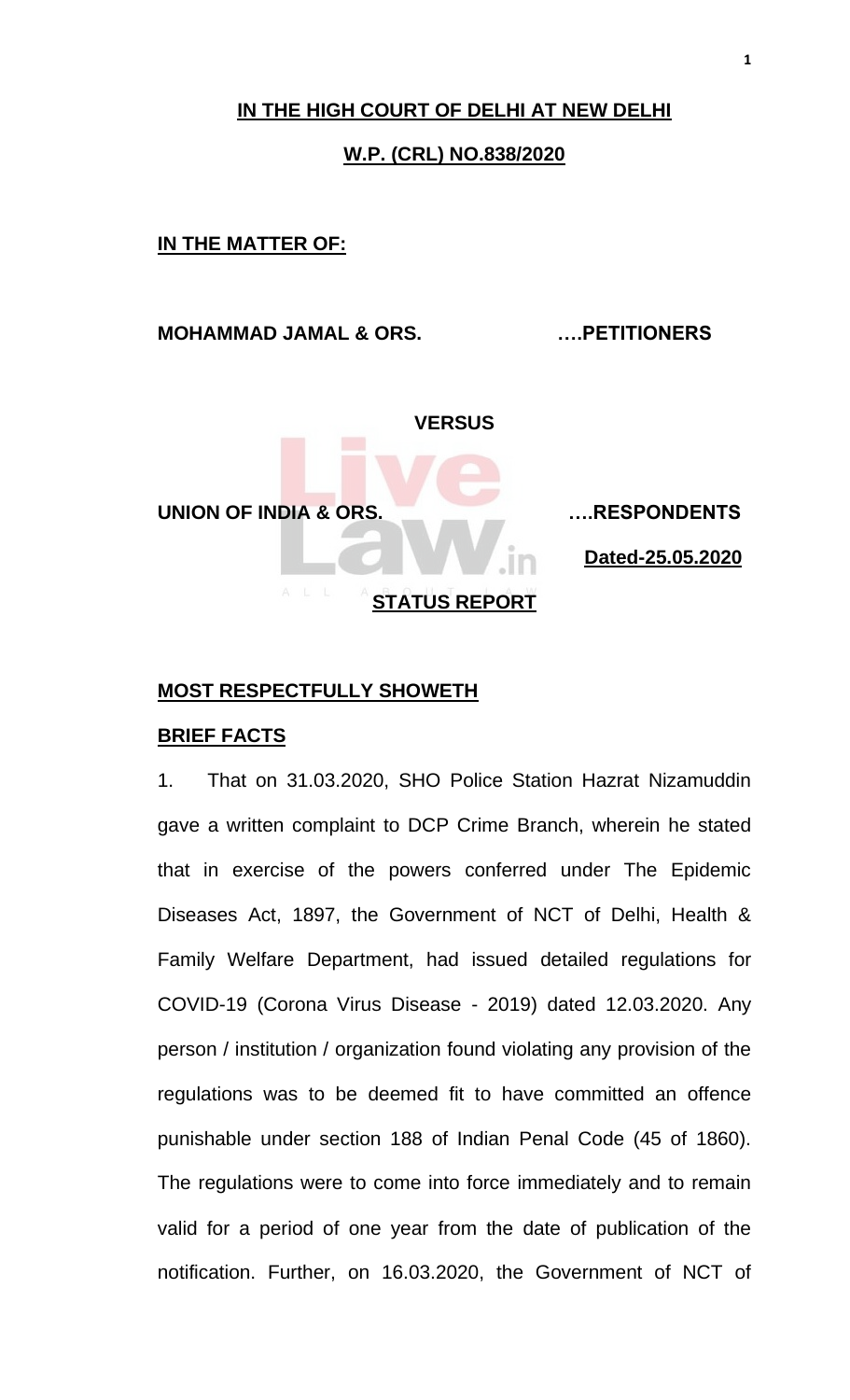Delhi, Health & Family Welfare Department issued directions that all events, socio / cultural / political / religious / academic / sports / seminar and conferences (except marriages), were to be restricted to a maximum of 50 persons in the NCT of Delhi till 31st March, 2020.

2. That on 21.03.2020, the authorities of Markaz at Tablighi Jamaat Headquarters, were contacted by Delhi Police. One Mufti Shahzad was apprised of the situation arising out of the spread of COVID-19 and was asked to take immediate action for preventing the spread of this disease. He was directed to send the foreigner devotees back to their respective countries and other Indian persons to their respective native places. However, no one paid any heed to the lawful directions of Delhi Police. Moreover, an audio recording purportedly by Maulana Mohd. Saad, head of the Tablighi Jamaat, was found in circulation on whatsapp on 21.03.2020, in which the speaker was heard asking his followers to defy the lockdown and social distancing and to attend the religious gathering of the Markaz.

3. That in view of the world wide pandemic spread of the highly infectious Corona Virus (Covid-19) infection, the Govt. of India had ordered a complete lock-down for the entire country on 24.03.2020, for a period of 21 days, w.e.f. 25.03.2020. ACP/Lajpat Nagar, New Delhi promulgated Prohibitory Orders under 144 Cr.P.C. on 24.03.2020, thereby restricting social / political / religious gathering in the area and to take safety measures by following social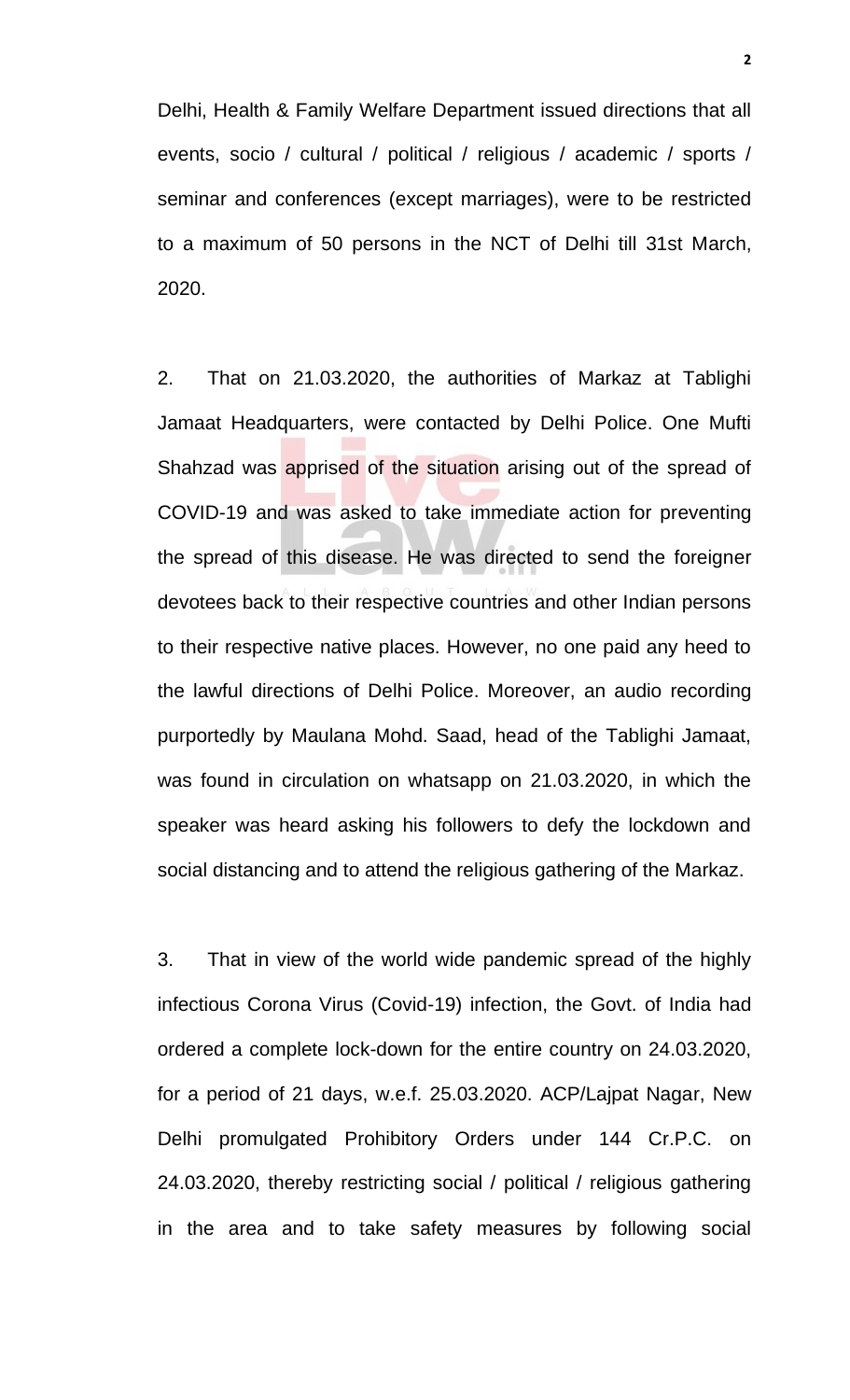distancing for prevention/treatment i.e. Home Quarantine/Isolation etc.

4. That the menace and hazard of COVID-19 viral infection during large gatherings was verbally conveyed to Maulana Mohd. Saad and the management of Markaz on several occasions, including during meetings held in the police station in this regard. The meeting in the police station was taken by the SHO on 24.03.2020 and was attended by members of Tablighi Jamat Markaz Management. However, Maulana Mohd. Saad and the Markaz Management did not inform any Health Department or other Government Agency about the huge gathering inside the Markaz. They deliberately, willfully, negligently and malignantly disobeyed the lawful directions promulgated in this regard. Written notices were also issued to Maulana Mohd. Saad and the Markaz Management. However, they refused to pay any heed. The premise was inspected by SDM/Defence Colony on various dates, between 26.03.2020 and 30.03.2020.

5. That around 1300 devotees from various States as well as Foreign Countries, were found residing in the premise without maintaining any social distance with each other. No one was seen following the directions such as use of facial mask, hand sanitizers etc. Maulana Mohd. Saad, others named above and the management of Markaz had deliberately, willfully, negligently and malignantly committed acts which were in direct contravention to the lawful directions of the Government and public servants as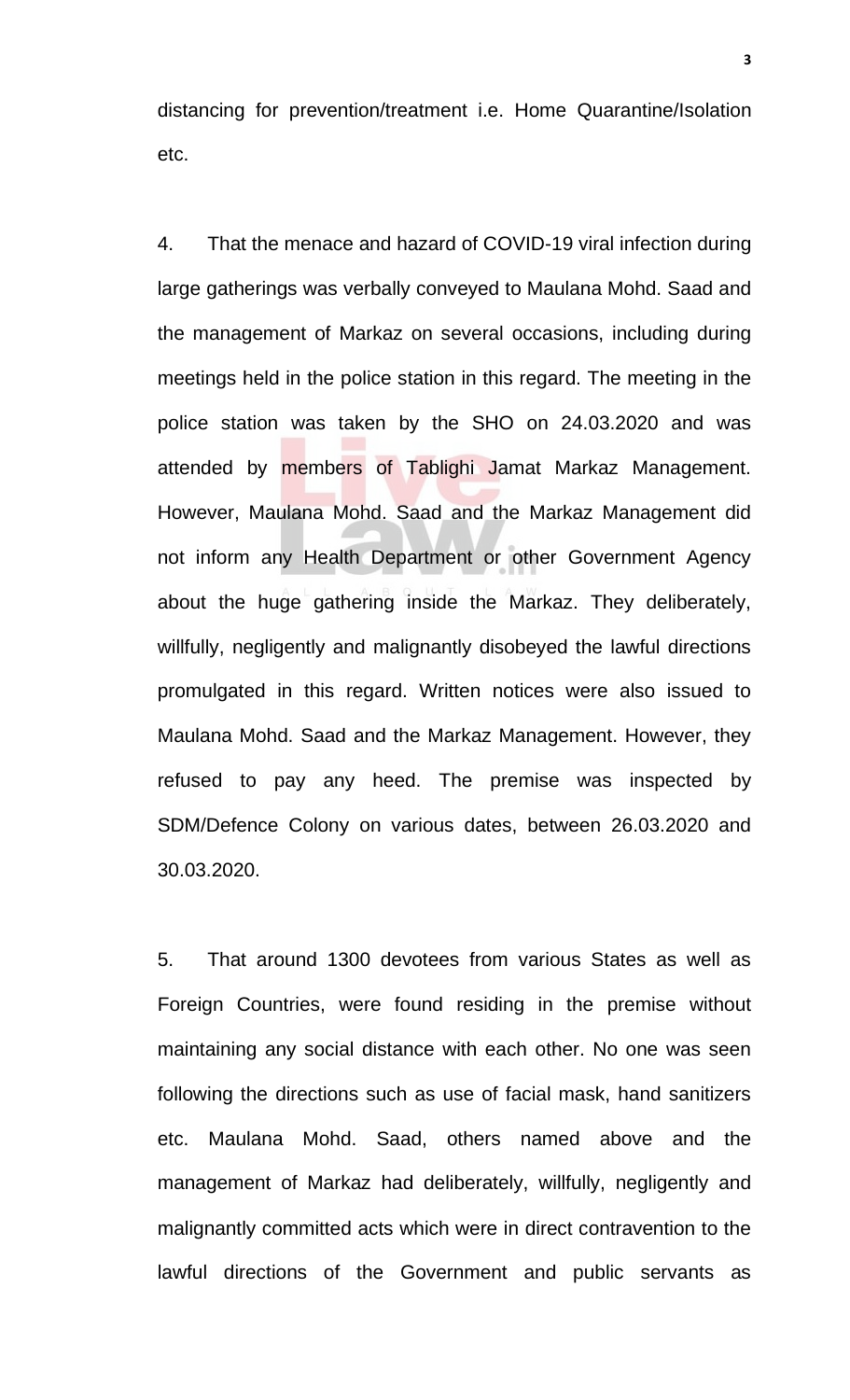mentioned above. That Maulana Mohd. Saad, others had allowed a huge gathering to assemble inside a closed premise, over a protracted period of time, without any semblance of social distancing or provision of masks and sanitizers and have thereby caused a situation where a highly infectious disease such as Corona Virus (Covid-19) infection may spread and threaten the lives of the inmates and the general public at large.

6. That in view of the above, SHO Police Station Hazrat Nizamuddin requested the Crime Branch to take necessary action as per law against Maulana Mohd. Saad, others of Markaz, Basti Hazrat Nizamuddin for their unlawful acts as mentioned above.

7. That accordingly, a case vide FIR No. 63/2020 dated 31.03.2020 u/s 3 of The Epidemic Diseases Act, 1897, r/w section 51/58(1) of the Disaster Management Act, 2005 r/w sections 188/269/270/271/120B of the IPC was registered at PS. Crime Branch and investigation was taken up by the Crime Branch. During investigation, sec 14 (b) Foreigners Act r/w sections 308/304 IPC was also added to the case.

8. That a large number of foreigners were found to have travelled to India, who took part in activities related to Tablighi Jamaat in Nizamuddin Markaz. More than 900 such foreigners have already been joined in the investigation in this case. The investigation has also revealed that most of these foreigners had arrived on a Tourist Visa or eVisa.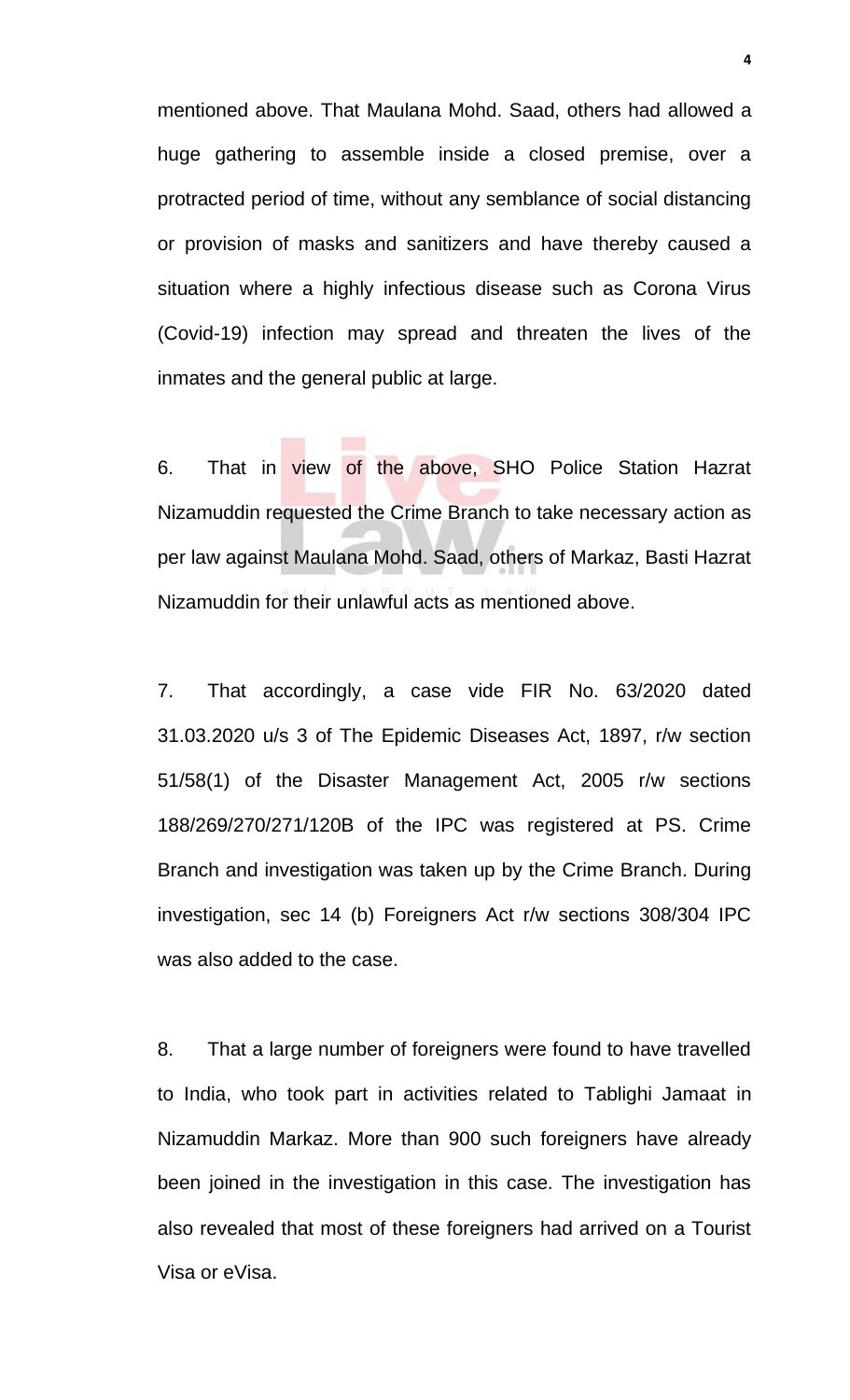*9.* That section *14 of Indian Foreigners Act 1946* provides for penalty for contravention of provisions of the Act, etc. — whoever. —

*(a) remains in any area in India for a period exceeding the period for which the visa was issued to him;* 

*(b) does any act in violation of the conditions of the valid visa issued to him for his entry and stay in India or any part thereunder;* 

*(c) contravenes the provisions of this Act or of any order made thereunder or any direction given in pursuance of this Act or such order for which no specific punishment is provided under this Act, shall be punished with imprisonment for a term which may extend to five years and shall also be liable to fine; and if he has entered into a bond in pursuance of clause (f) of sub-section (2) of section 3, his bond shall be forfeited, and any person bound thereby shall pay the penalty thereof or show cause to the satisfaction of the convicting Court why such penalty should not be paid by him.*

10. That on 2nd April, 2020, the Union Ministry of Home Affairs (MHA) had blacklisted 960 foreigners, present in India on tourist visas, for their involvement in Tablighi Jamaat activities. Further, the MHA had also directed DGPs of all concerned States/UTs and CP, Delhi Police to take necessary legal action against all such violators, on priority, under relevant sections of the Foreigners Act, 1946 and Disaster Management Act, 2005. That Participation in Tablighi Jamaat by these foreign nationals who had entered India on Tourist Visa was in violation of the provisions of the Visa Manual 2019 and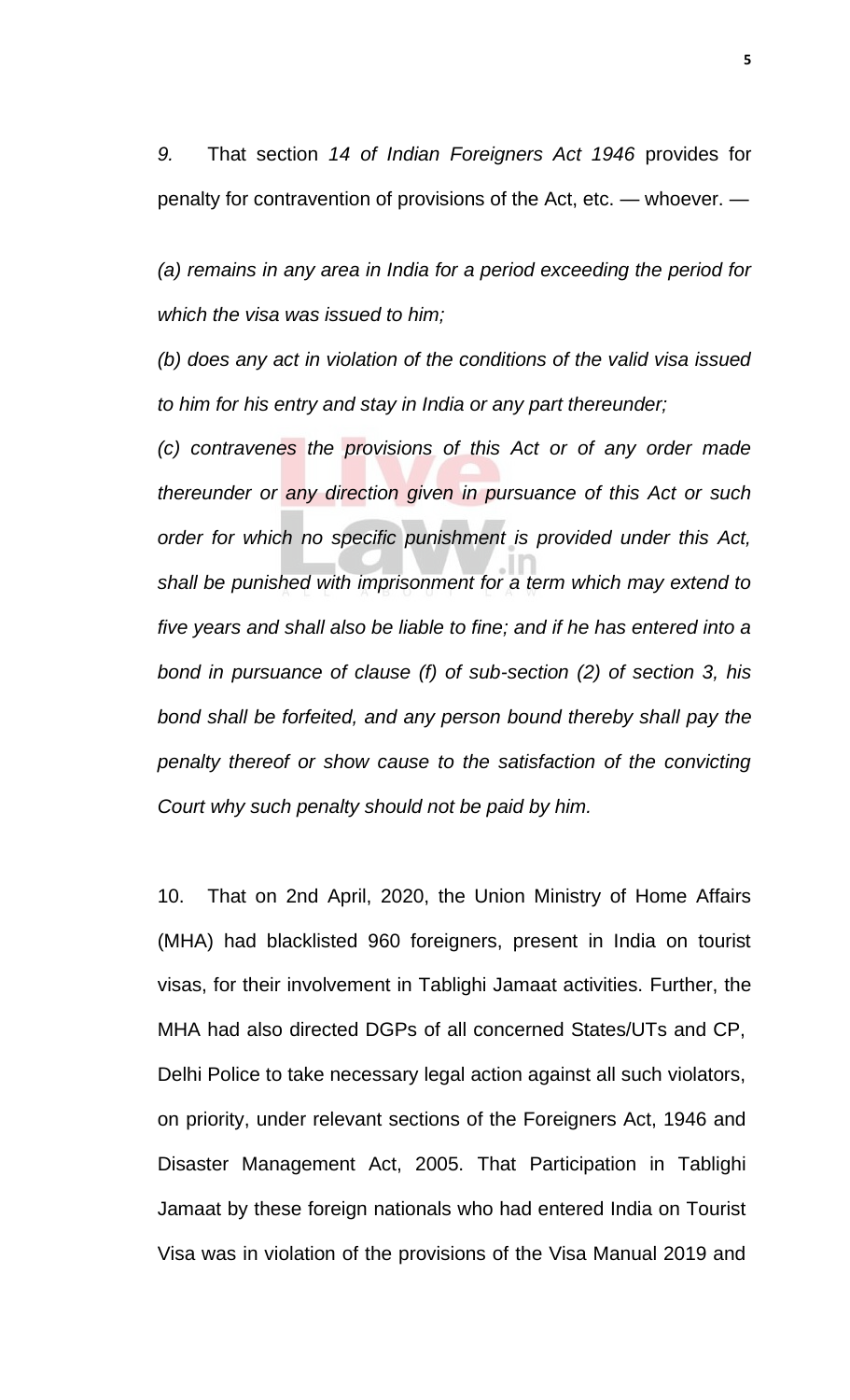as such the act made them liable to be prosecuted under section 14 of The Foreigners Act, 1946.

11. That according to Para 18 of Visa Manual, a Tourist Visa is granted to a foreigner whose sole objective of visiting India is recreation, sight-seeing, casual visit to meet friends or relatives, attending a short term yoga programme, short duration medical treatment including treatment under Indian systems of medicine etc. and no other purpose/ activity.

12. That according to Para 87, a Missionary Visa is granted to a foreigner whose sole objective of visiting India is Missionary work not involving proselytization. Visa shall NOT be granted to preachers and evangelists who desire to come to India on propaganda campaigns, whether on their own or at the invitation of any organization in India.

13. That the passports and copies of Visa Application Forms of these foreign Tablighi Jamaat participants clearly show that they had obtained Tourist Visa or eVisa to arrive in India. As per directions in Arnesh Kumar Vs State of Bihar & Anr in Crl. Appeal 1277 of 2014, all of these foreign nationals were served a Notice u/s 41.A CrPC. All of them gave an undertaking that they would not violate the conditions u/s 41(a) CRPC and abide by the terms of the notice. These foreigners were examined with the help of a Questionnaire. They have admitted in writing that they had arrived in India on a Tourist or eVisa.